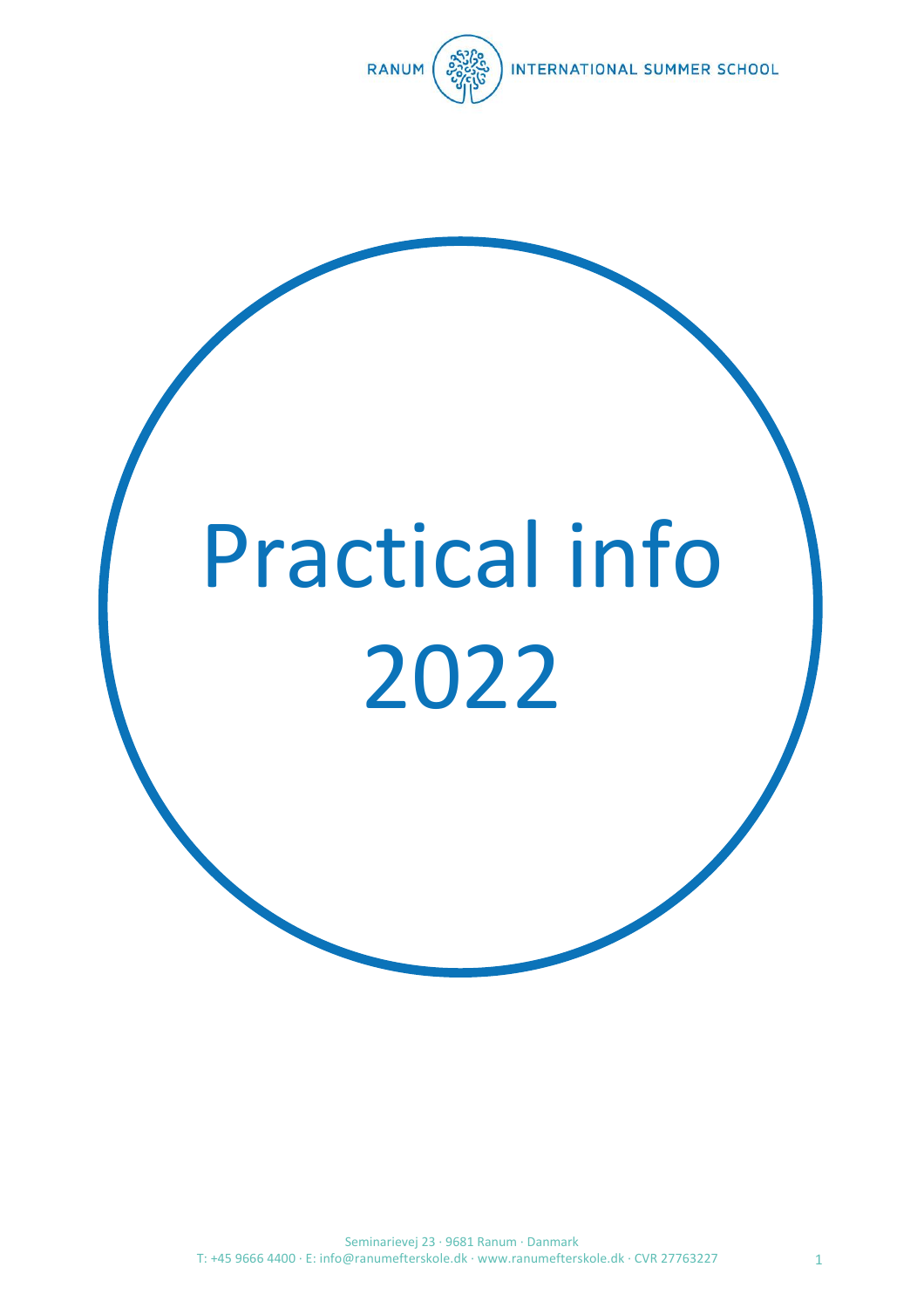

### Our campus

Here is our Campus. Ranum Efterskole College (REC) is a Danish-International residential school of around 450 students, who come to study for our one year . We have five boarding houses, Ranumhus, Kærhus, Lien, Præstegården and Seminariehus – With Seminariehuset being the primary house for classes. All houses provide a kitchen, multiple common/recreational areas and rooms/studios of 2 - 6 people.

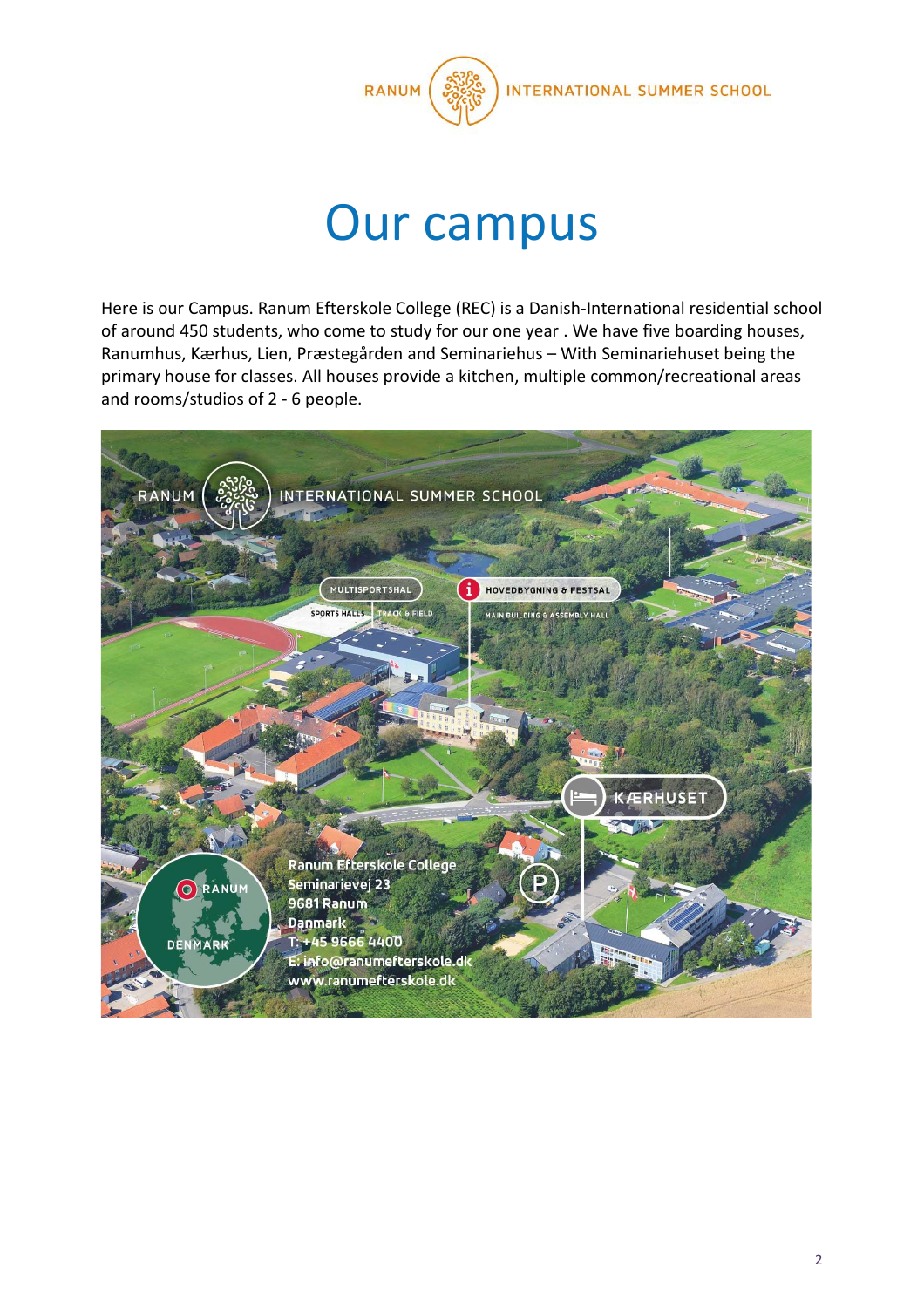

## Typical Daily Schedule\*

| Normal day at Summer school |                                                               |                                                           |  |
|-----------------------------|---------------------------------------------------------------|-----------------------------------------------------------|--|
| $07:30 - 08:30$             | <b>Breakfast</b>                                              | Day trip /<br>Extracurricular<br>activity all<br>together |  |
| $8:30 - 10:00$              | <b>First morning class</b>                                    |                                                           |  |
| $10:00 - 10:30$             | Break / meeting (must stay on school grounds)                 |                                                           |  |
| $10:30 - 12:00$             | <b>Second morning class</b>                                   |                                                           |  |
| $12:00 - 13:30$             | Lunch / Cleaning / Free time (Must stay on school<br>grounds) |                                                           |  |
| $13:30 - 16:30$             | <b>Extracurricular activities</b>                             |                                                           |  |
| $16:30 - 18:00$             | Free Time (Can walk around the local area, shop etc)          |                                                           |  |
| 18:00 - 19:30               | <b>Dinner</b>                                                 |                                                           |  |
| $19:30 - 21:00$             | <b>Evening activities</b>                                     |                                                           |  |
| 21:00 - 21:30               | <b>Evening refreshments</b>                                   |                                                           |  |
| 21:30 - 22:00               | Check-in with the teacher                                     |                                                           |  |
| $22:00 - 22:30$             | Retire to rooms (a teacher will come and say goodnight)       |                                                           |  |

\*The schedule for each camp will vary in content, but you can expect that mealtimes, refreshments, evening activities and check-in times applies to all.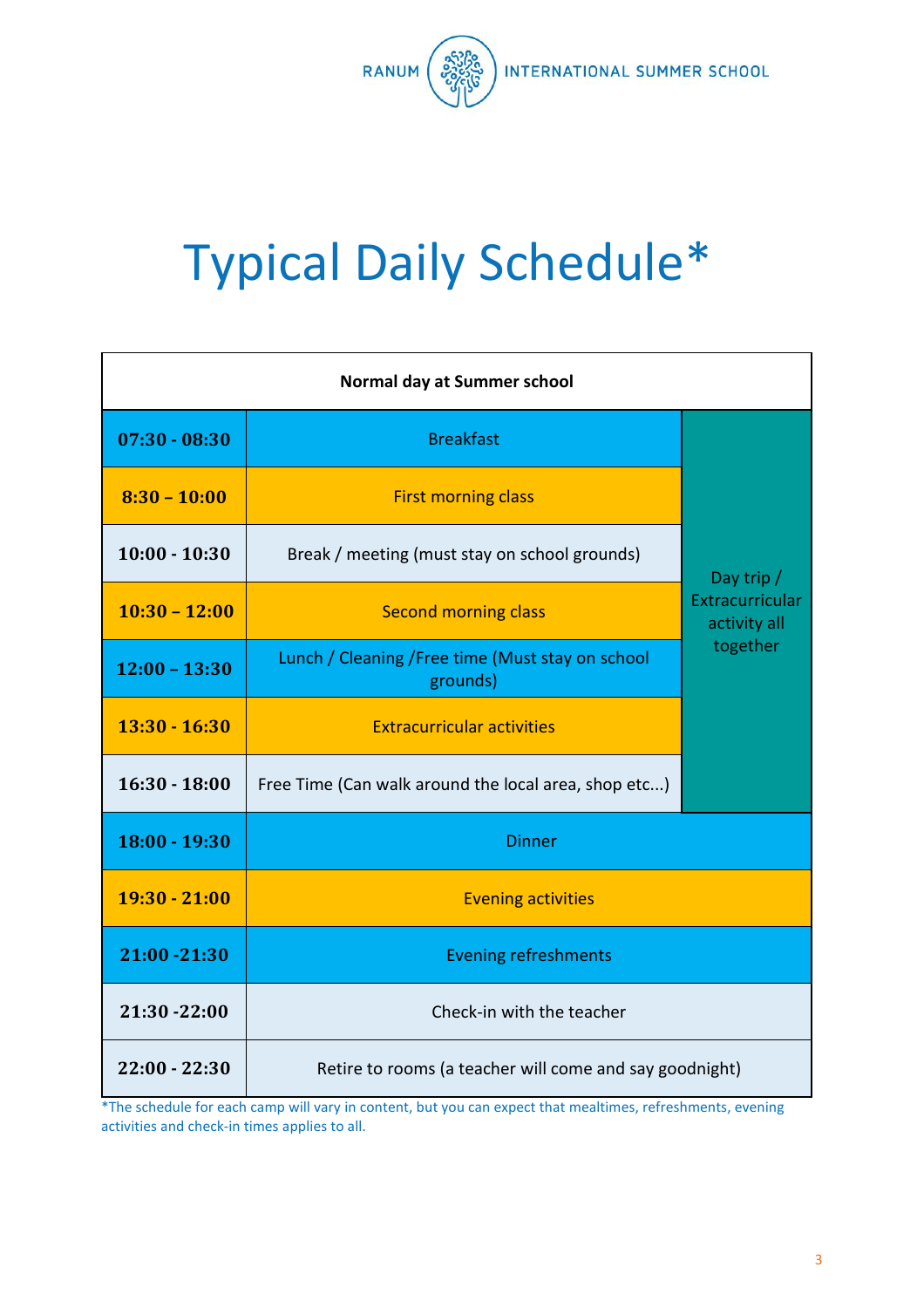

### Nice to know – Rules & regulations 2022

#### Social rules, duties and obligations

#### **Show consideration and take active part in the stay**

While at Ranum International Summer School and Camps everyone has a duty to show consideration to others and take an active part in the stay – this applies to participants of all ages. Our starting point is based on trust, openness and accountability. It is important that you recognize the rules – and follow them.

#### **Bullying etc. will not be tolerated**

We expect social behaviour and a proper social tone. We do not tolerate bullying, harassment and discrimination. We also do not tolerate threats, violence, vandalism and theft. Violation of this will result in immediate repatriation. In addition, vandalism of the school's buildings or fixtures entails the obligation to pay compensation.

**Be nice to each other:** We treat each other properly and speak nicely to each other. We expect active participation.

**All scheduled education is compulsory:** We expect you to show up on time for the activities you have chosen – prepared and ready.

**Smoking, alcohol and drugs are prohibited:** The school is a smoke-free area – indoors as well as outdoors. No alcohol at school, in town or on the way to and from school. We do not tolerate drugs of any kind; violation of this rule will cause the participants programme to end - without refund. Furthermore, **sex** is not tolerated. Violation leads to a conversation with the homes and can lead to repatriation.

**Visits to other rooms:** The participants are allowed to visit each other's rooms between 10:00 AM and 18:00 PM (dinner time). Outside of these times, participants are allowed to socialise and hang out in the common areas on the school premises.

**Bedtimes:** The student must be in his/her room and get ready to go to bed at 22:00. At 22.30 it is allowed to be in bed with electronic equipment such as computer/mobile phone, provided this does not disturb other roommates. A teacher can remove this equipment if problems arise. The equipment is stored in the office, at the student's own responsibility and insurance until the next morning.

**Cleaning:** All participants are required to keep their room and bathroom tidy and clean during their stay. This includes a final cleaning at the end of the programme, so that the room is ready for new participants. All participants will further be assigned to assist with cleaning of the common areas. The duties are an integrated part of the efterskole experience and the collective responsibility.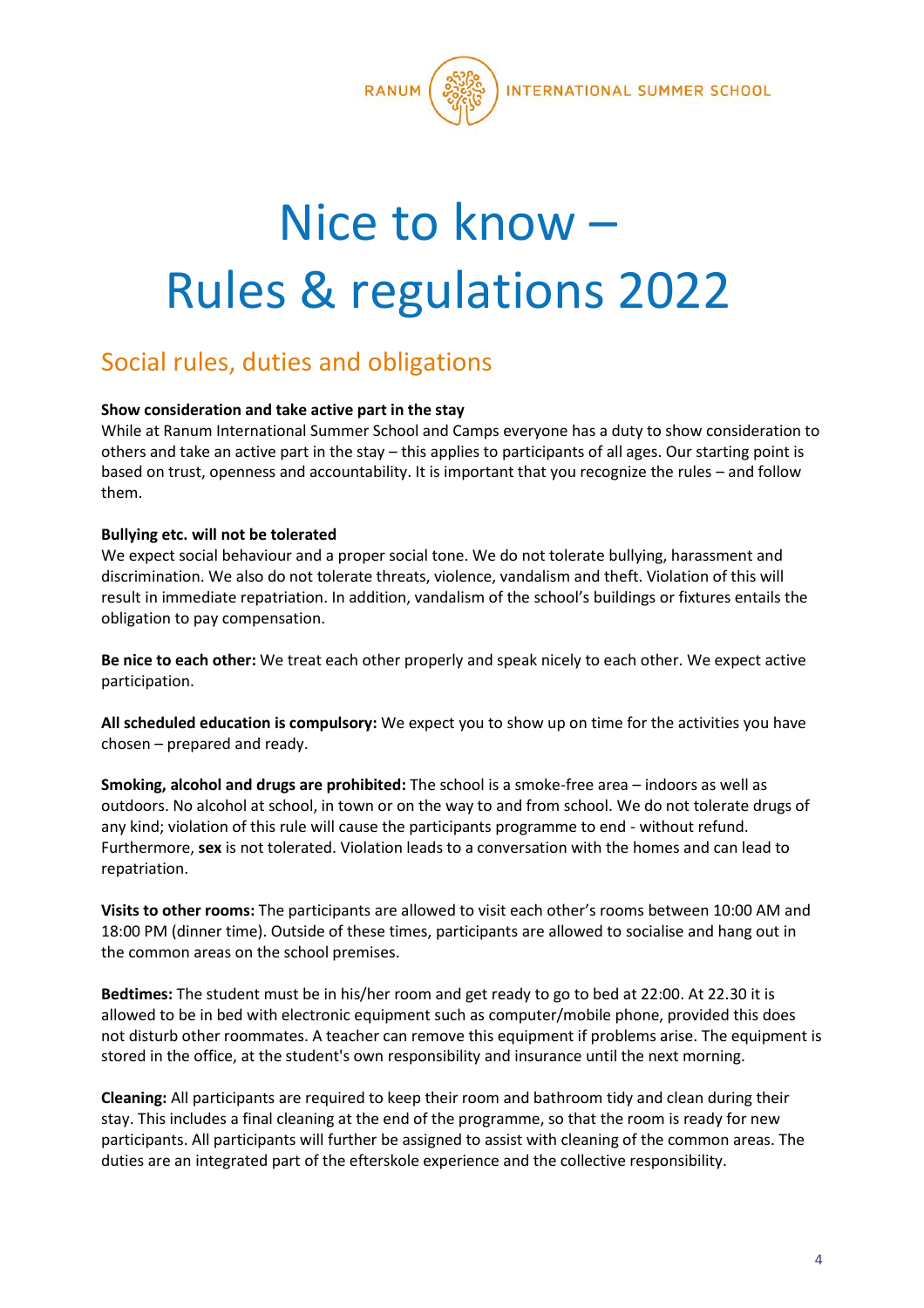

#### COVID-19 Rules

Of course, this is a situation that is always evolving and therefore it is hard to give concrete information that will stay relevant as we move closer to the start date of the programme. We strongly advise participants and parents to stay updated vi[a corona | covid-19 \(coronasmitte.dk\),](https://en.coronasmitte.dk/) where you will find latest developments and possible restrictions/requirements.

The following is the requirements and focus areas from the school in order to limit the spread of corona:

**Negative test before arrival:** Participants will be required to provide a negative test at a maximum of 48 hours before arrival. Although this is not mandatory in all organisations, we wish to ensure the safety of staff and other participants, and this is a very good way of doing it.

For those of you travelling from abroad, you will undoubtably be required to provide this test before travelling so this should not pose a problem.

**Hygiene:** Participants must wash their hands/use the hand-sanitizer provided. Both, before and after eating

**Cleaning:** During this time, it important to keep public spaces and rooms tidy and clean. Participants should tidy and clean rooms everyday around midday. This includes using the vacuum cleaner, dusting, cleaning the toilet and emptying the trash. There is an extra emphasis on cleaning due to corona.

**Test and isolation facilities:** The school may offer rapid anti-gen self-tests in case of symptoms. If a PCR test is required, the school may assist in booking such via Pentabase A/S at additional costs. If a participant test positive in the rapid anti-gen test here at the school, it will be expected that parents/family will pick up the child in question for further testing with PCR. International participants will be isolated here at the school until a return is possible – please note that if the isolation extends beyond the programme period that it may come at additional costs.

#### **Insurance/injury**

In the case of injury or emergency, staff members will provide first aid care and transport to the nearest doctor/hospital if necessary. However, it is the participants own insurance that will cover expenses. If you are a Danish citizen then this would be your yellow card. For EU citizens this would be covered by the blue EU health card. For international participants we recommend you seek advice from your private insurance company for coverage. Expenses related to travel cancellations will not fall under the responsibility of the school.

### **Cancellation policy**

Cancellation can happen under 2 distinct circumstances: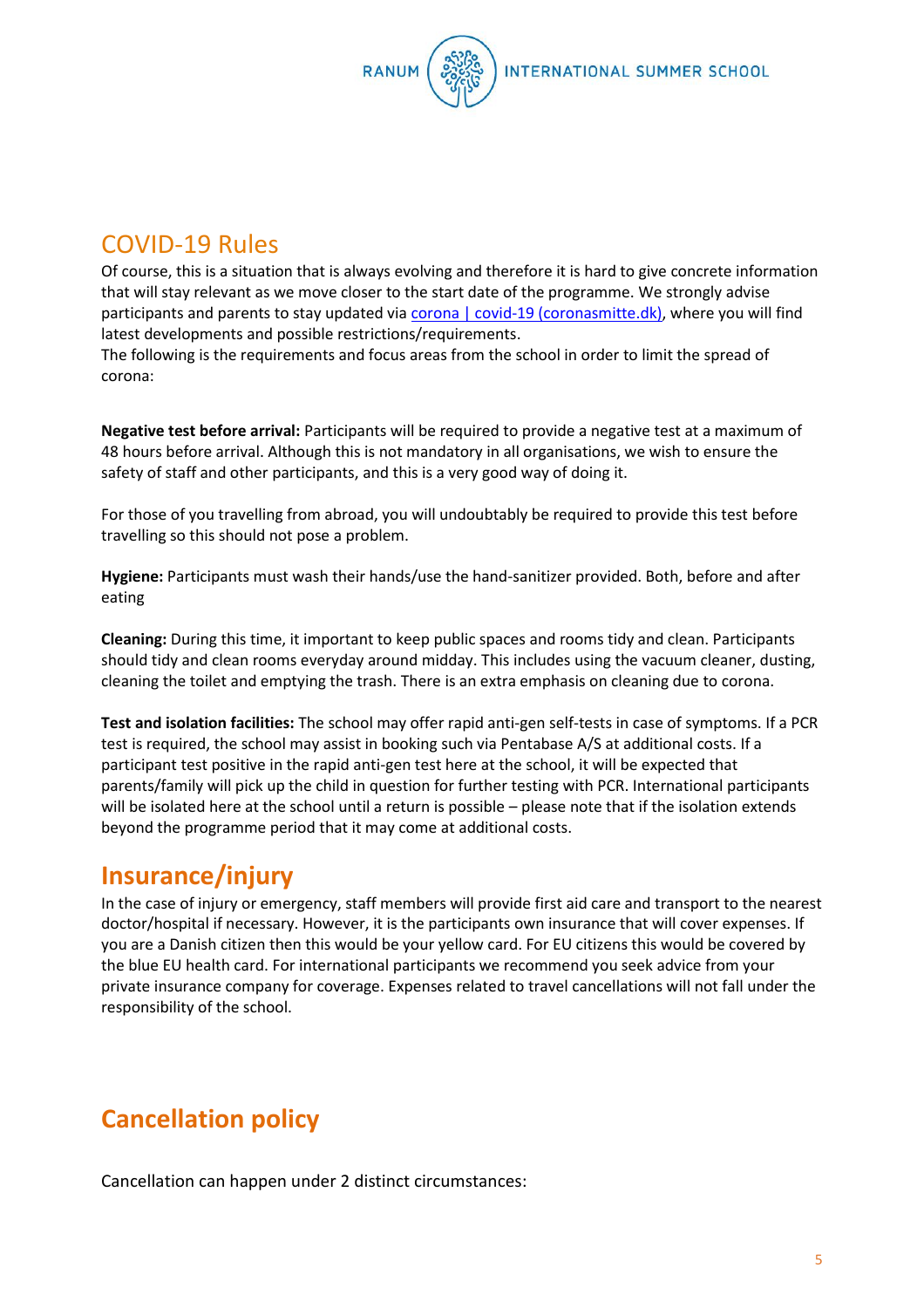

- Those related to CO-vid 19
- Normal cancellation

Normal cancellation can be made at any time with no charge up until 1 month before the start of the summer Camps I.e., the 26<sup>th</sup> of May 2022. After this date a cancellation fee of 1000 DKK will apply up until 1 week before camp start I.e., 19<sup>th</sup> of June. After this date, no refund will be given for cancellation.

Concerning Co-vid 19 circumstances, cancellation of the program can happen at any time with no fee, provided that the cancellation is due to national travel restrictions in either the host country or Denmark for the duration of the program.

#### **CPR-Number**

If you are a Danish Resident in accordance with the "højskoleloven" we will ask for you to provide your CPR-Number prior to arrival. This will only be used in the context of the school and will not appear publicly.

### **Price policy**

Please note that there is a cost difference between students with Danish cpr number and international students, who are not eligible for the Danish cpr number – the cost difference represents the state subsidies given to the school per cpr number and the administrative costs associated with international students.

### Included in the program

All programmess at Ranum International Summer School and Camps include:

- **Accommodation**
- 3 main meals, refreshments and free access to fresh fruit every day
- Transport to and from the nearest train station and airport (Aalborg)
- Bed linen/Duvet and pillow (you are of course welcome to bring your own if you want)
- Summer school hoodie T-shirt and Backpack
- 3-5-day excursion in Copenhagen (only applicable for programmes running the 3<sup>rd</sup> week, 11th-15<sup>th</sup> of July)

#### **Disclaimer**

Programmes, subjects and activities are subject to changes depending on for instance weather conditions. Furthermore, the school reserves the right to cancel subjects, activities or even programmes if there is an insufficient number of participants. In such case – all signed up will be contacted directly with the offer of an alternative.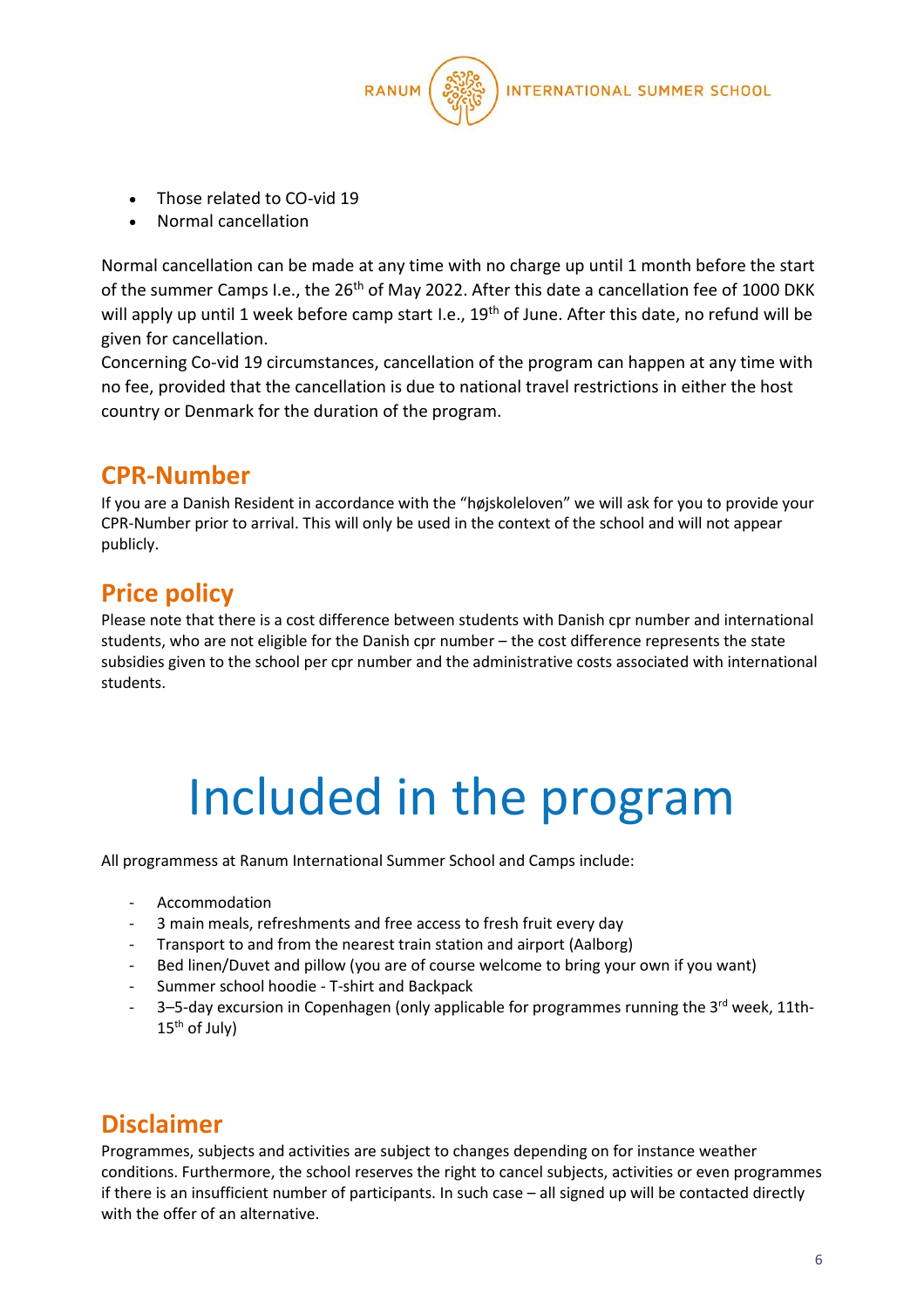

### Arrival and departure

We will welcome all participants at the following times:

**Arrival Sunday 26 th of June:** Between 13:30 – 16:00 **Arrival Sunday 3rd of July (Cheerleading only!):** See separate programme **Arrival Sunday 10th of July:** Between 13:30 – 16:00 **Dance camp arrival: 30th of July** (See separate programme)

**Departure Saturday 2nd of July:** From 10.00 – 12.00 **Departure Saturday 9th of July:** From 10.00 – 12.00 **Departure Saturday 16th of July:** From 10.00 – 12.00 **Departure Saturday 23rd of July:** From 10.00 – 12.00 **Dance camp departure: 3rd of August** (See separate programme)

#### Domestic and international pick-up and drop-off.

We provide transportation to and from the nearest train Station/Airport (**Aalborg**). Pick-up times will be on arrival days at 12:00 Noon at Aalborg bus terminal/train station and approximate 12.30 at Aalborg airport. For the afternoon arrivals, pick-up time will be 16.30 at Aalborg bus terminal/train station and 17.00 at Aalborg airport. For drop-off, departure from the school will be 11.00 on departure days. Participants may experience waiting time in relation to pick-up and drop-offs depending on their arrivals and departures with airlines/trains/buses.

Pick-up and drop-off must be booked via the registration form when signing up.

We understand that some of you are travelling from far away and may not be able to arrive within our timeframe. If this is the case, please contact [tv@ranumefterskole.dk](mailto:tv@ranumefterskole.dk) for individual arrangements. Please note that these may come at additional costs.

Alternatives:

Express bus 950X from Aalborg goes directly to Ranum Efterskole College (approx. 1 hours). Check: [Rejseplanen](https://www.rejseplanen.dk/webapp/#!P|TP!histId|0!histKey|H819971) for travel plan and times. Approx. 100 DKK. Taxi from Aalborg airport: [Taxi information | Aalborg Airport.](https://www.aal.dk/practical/taxi) Approx. 1000 DKK.